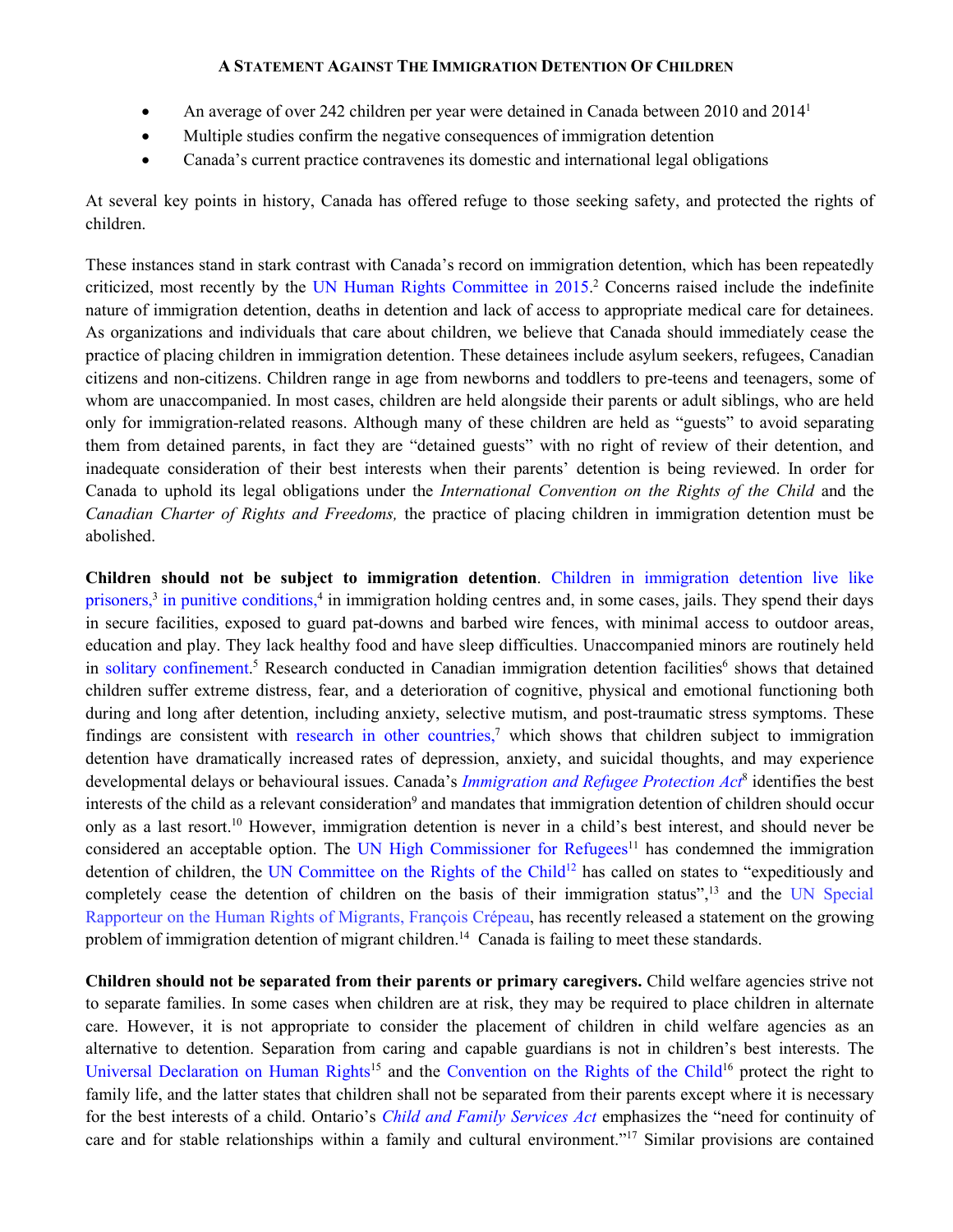within each province's child welfare legislation.<sup>18</sup> Alternative care may be particularly traumatic for children from newcomer communities, who experience isolation and disconnection from their identities and cultural background when they are placed with caretakers outside of their communities. Alongside the impact on children, indefinite immigration detention is damaging for their parents and other adults as well. The impact of immigration detention on the physical and mental health of detainees is well established, with increased levels of anxiety, depression and PTSD.<sup>19</sup> Poor parental mental health negatively impacts children's mental health, leading to further negative outcomes for children.

**There are [viable alternatives](http://idcoalition.org/publication/view/there-are-alternatives-revised-edition/)[20](#page-11-19) to immigration detention**. Canada should stop its harmful practice of detaining children and separating families. Evidence-informed community based alternatives to immigration detention include enforcement of specific reporting obligations, the use of cash bonds and guarantors, and suitable risk management programs for more difficult cases. Many countries have prioritized finding alternatives to detention for unaccompanied minors and children and families given the well-documented detrimental impacts immigration detention can have. These alternatives enable authorities to address concerns regarding identity or flight risk without compromising the health of children.

We urge the government of Canada to immediately cease the immigration detention of unaccompanied minors, children, and families, in order to halt the significant harm to children. Children should neither be detained, nor separated from their parents as a result of the detention of their parents. Community-based alternatives to immigration detention should be implemented immediately to protect the best interests of children and children's right to liberty and family life. It is time for Canada to live up to its moral and legal obligations.

*This statement is supported by the following organizations and individuals:* 

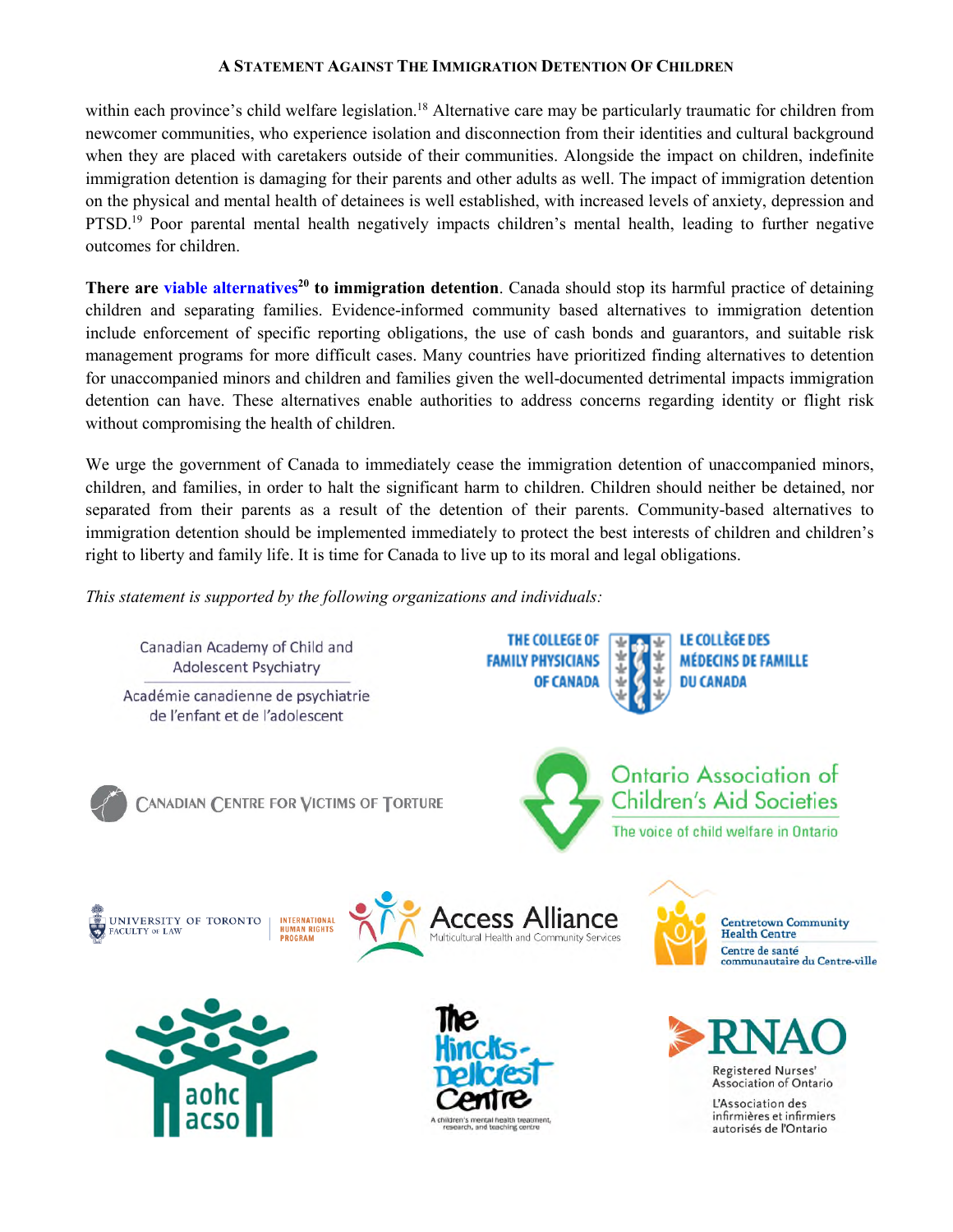| <b>Canadian Paediatric Society</b>                                                                                                            | <b>Canadian Council for Refugees</b>                                                                                               | <b>Justice for Children and Youth</b>                                                                                 |
|-----------------------------------------------------------------------------------------------------------------------------------------------|------------------------------------------------------------------------------------------------------------------------------------|-----------------------------------------------------------------------------------------------------------------------|
| Ordre des travailleurs sociaux et<br>des thérapeutes conjugaux et<br>familiaux du Québec                                                      | <b>Amnesty International</b>                                                                                                       | <b>Amnistie internationale Canada</b><br>francophone                                                                  |
| René J. Basque, c.r./Q.C.,<br>Président/President,<br>L'Association du Barreau<br>canadien/Canadian Bar<br><b>Association</b>                 | <b>Refugee Lawyers Association</b>                                                                                                 | <b>Refugee Law Office</b>                                                                                             |
| <b>Office of the Provincial Advocate</b><br>for Children and Youth Ontario                                                                    | The Canadian Association of<br><b>Refugee Lawyers (CARL)</b>                                                                       | <b>Criminal Lawyers Association</b><br>(CLA)                                                                          |
| <b>Peel Children's Aid Society</b>                                                                                                            | <b>Children's Aid Society of Toronto</b>                                                                                           | <b>University of Toronto Department</b><br>of Pediatrics                                                              |
| Kwame McKenzie, MD, Chair of<br>the Government Relations<br><b>Committee of the Department of</b><br><b>Psychiatry, University of Toronto</b> | David White, MD CCFP FCFP<br>Professor & Interim Chair,<br><b>Family &amp; Community Medicine,</b><br><b>University of Toronto</b> | <b>Sociocultural Consultation and</b><br><b>Interpretation Services of the</b><br><b>Montreal Children's Hospital</b> |
| <b>Multicultural Clinic of the</b><br><b>Montreal Children's Hospital</b>                                                                     | <b>Transcultural Psychiatry</b><br><b>Division, McGill University</b>                                                              | Réseau d'intervention auprès des<br>personnes ayant subi la violence<br>organisée (RIVO)                              |
| Unité de Pédiatrie Interculturelle<br>du Centre de recherche du CHU-<br><b>Ste Justine</b>                                                    | <b>British Columbia Civil Liberties</b><br><b>Association (BCCLA)</b>                                                              | Deepa Mattoo, Legal Director,<br><b>Barbra Schlifer Commemorative</b><br><b>Clinic</b>                                |
| <b>Inter Clinic Immigration</b><br><b>Working Group</b>                                                                                       | <b>Action Refugiés Montréal</b>                                                                                                    | <b>UNISON Community Legal Clinic</b>                                                                                  |
| <b>Kensington Bellwoods</b><br><b>Community Legal Clinic</b>                                                                                  | <b>South Asian Community Legal</b><br><b>Clinic of Ontario</b>                                                                     | <b>Metro Toronto Chinese Southeast</b><br><b>Asian Legal Clinic</b>                                                   |
| <b>Rexdale Community Legal Clinic</b>                                                                                                         | <b>HIV/AIDS Legal Clinic Ontario</b>                                                                                               | <b>Jewish Refugee Action Network</b>                                                                                  |
| <b>Romero House</b>                                                                                                                           | <b>FCJ Refugee Centre</b>                                                                                                          | Centre de recherche Sherpa de<br>l'Institut universitaire au regard<br>des communautés culturelles                    |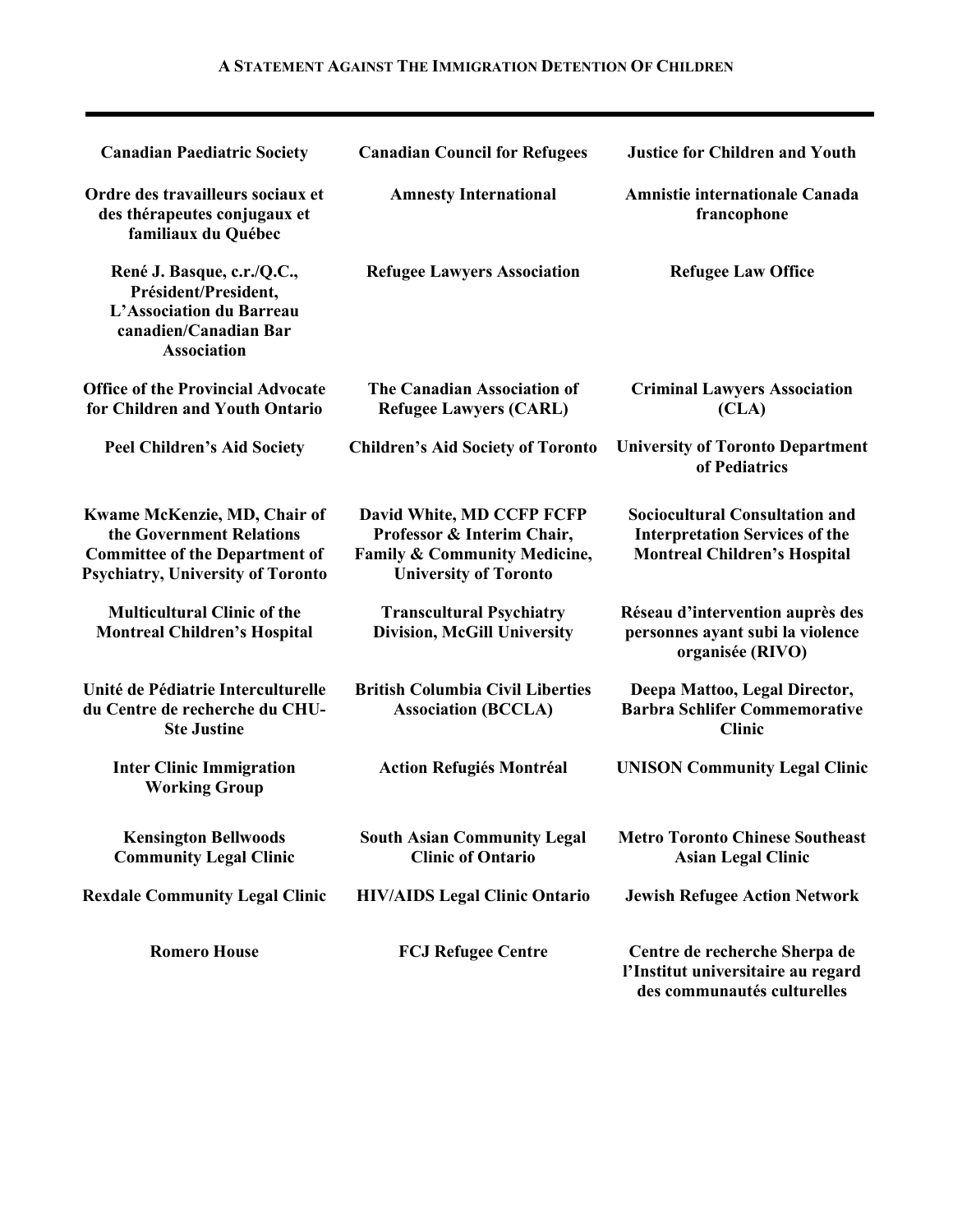1. Mulugeta Abai 2. Amanda Abate, MD, Toronto 3. Sakina Abbas, RN, Toronto 4. Elia Abi-Jaoude, MSc, MD, FRCPC, Staff Psychiatrist, The Hospital for Sick Children, Toronto 5. John Abrams, Lawyer, Hamilton 6. Parul Agarwal, MD, FRCPC, Child and Adolescent Psychiatrist, Toronto 7. Dr. Yusra Ahmad, MD, FRCPC Psychiatrist affiliated with St. Michael's Hospital and Women's College Hospital 8. Tane Akamatsu, Psychologist, Toronto District School Board, Toronto, ON 9. Paul Alexander, Barrister, Toronto 10. Fernando Alvarez, MD Professeur de Pédiatrie Université de Montreal 11. Shiva Amri, scientist, Toronto 12. Isabel Anbdariza, MSW, RSW, RP, Toronto 13. Leslie M. Anderson, Barrister & Solicitor, The Centre for Spanish Speaking Peoples, Toronto, ON 14. M. Keyshawn Anderson, Barrister & Solicitor, Toronto 15. Amy Andrews Alexander, MD, MHSc, CCFP, Palliative Care and Psychosocial Oncology, Southlake Regional Cancer Centre, Newmarket 16. Alison Arnot, MD, FCFP, Lecturer Department of Family & Community Medicine, University of Toronto 17. Jagpreet Arora, MD, CCFP, Toronto 18. Alison Ashamalla, MD, CCFP, Toronto 19. Robin D. Bajer, lawyer, Robin D. Bajer Law Office, Vancouver 20. Cristina Balaita, Medical Student, University of Toronto 21. Tian Tian (Phoebe) Bao, MD, University of Toronto 22. Karin Baqi, Barrister & Solicitor, South Asian Legal Clinic of Ontario 23. Lucy Barker, MD, Psychiatry Resident, Toronto 24. J. Barrett 25. Ahmed Bayoumi, MD, Physician and Professor, University of Toronto 26. Julie Beauchamp, Articling Student, Refugee Law Office 27. Caroline Beauregard, professeure suppléante en artthérapie à l'UQAT, Montréal 28. Dr. Melanie Bechard, Toronto 29. Michaela Beder, MD, FRCPC, Psychiatrist, Lecturer, University of Toronto, Toronto 30. Maria Pilar Pia Bejar, Victoria 31. Coline Bellefleur, Avocate, Montreal 32. Max Berger, Lawyer, Toronto 33. Dominique Bergeron, Montreal 34. Gebre Berihun, Health Promoter 35. Joanna Berry, Student-at-law, Toronto 36. Subodh S. Bharati, Barrister & Solicitor, Toronto 37. Gabrielle Bibas, MD, Pediatric Resident, Vancouver 38. Anne Biringer, MD, Family Physician, Toronto 39. Sheila Block, Lawyer, Toronto 40. Wendell Block, MD, Toronto 41. Stewart Blott, Board Member ARM, Montreal 42. Joshua Blum, Barrister & Solicitor, Jared Will & Associates, Toronto 43. Andrea Bobadilla, PhD(c), Western University, Toronto 44. Lara Bober, PhD, Charlottetown 45. Jacqueline Bonisteel, Associate, Corporate Immigration Law Firm, Ottawa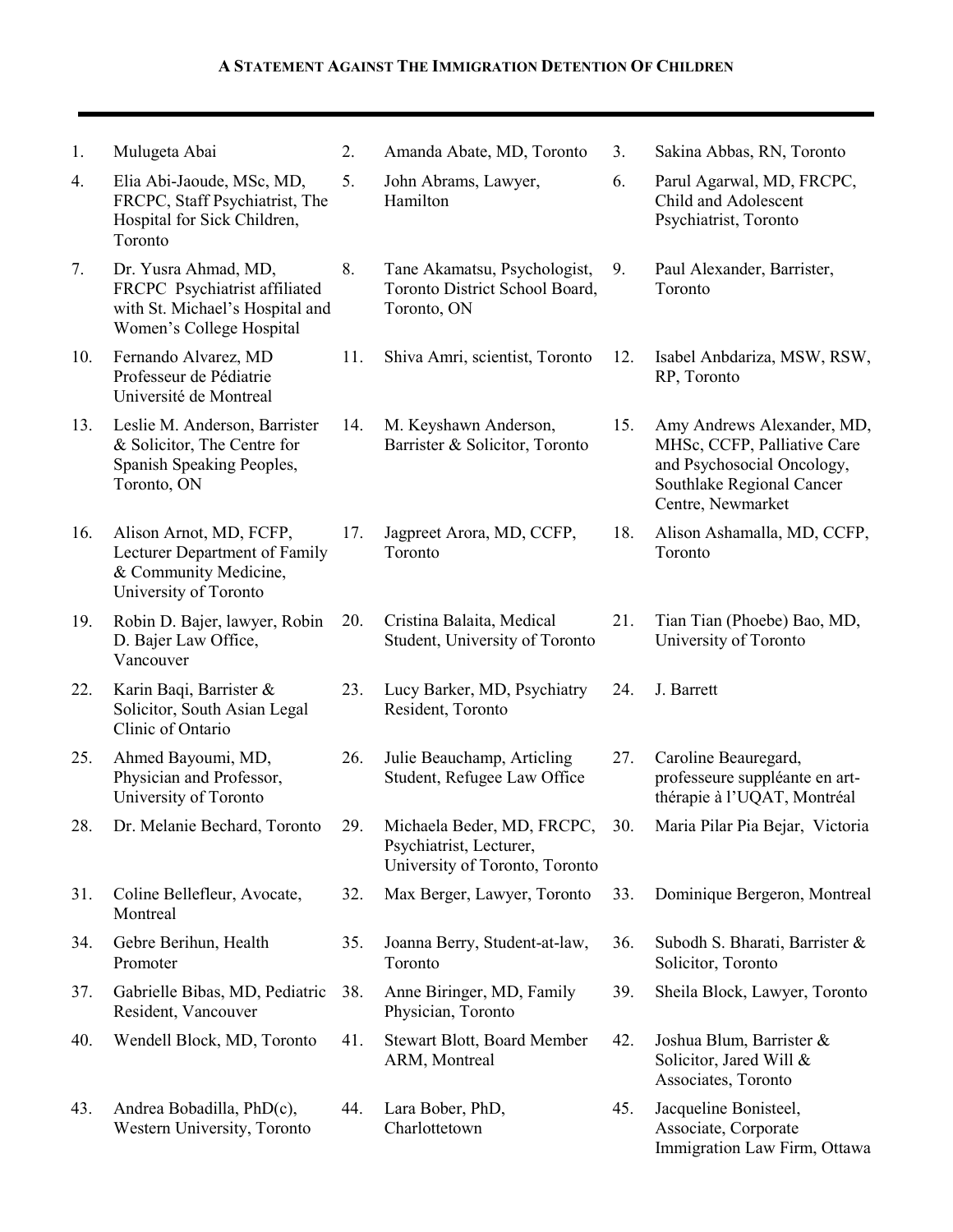| 46. | Chris Borst, Program Analyst<br>for Children's Services, City of<br>Hamilton                                     | 47. | Amanda Botelho,<br>Caseworker/Operations,<br>Mennonite Coalition for<br>Refugee Support, Kitchener                | 48. | Elise Bourgeois-Guérin,<br>psychologue, centre de<br>recherche SHERPA, Montréal                               |
|-----|------------------------------------------------------------------------------------------------------------------|-----|-------------------------------------------------------------------------------------------------------------------|-----|---------------------------------------------------------------------------------------------------------------|
| 49. | Jane Bourke                                                                                                      | 50. | Mary Boyce, Barrister &<br>Solicitor, Toronto                                                                     | 51. | Nikki Bozinoff, MD                                                                                            |
| 52. | Mahli Brindamour, MD,<br>FRCPC, General pediatrician,<br>University of Saskatchewan,<br>Saskatoon                | 53. | Andrew Brouwer, CS, Barrister 54.<br>and Solicitor, Senior Counsel-<br>Refugee Law, Legal Aid<br>Ontario, Toronto |     | Catherine Bruce, Director,<br>Refugee Law Office, Toronto                                                     |
| 55. | S. Budd                                                                                                          | 56. | Verity Buskard, RN(C),<br>Vancouver                                                                               | 57. | Evelyn Calugay                                                                                                |
| 58. | Denise Canso, Policy &<br>Program Manager, Ontario<br>Psychiatric Outreach Program,<br>Toronto                   | 59. | Patricia Cavanagh, MD,<br><b>FRCPC</b>                                                                            | 60. | Francine Challenger, Analyst,<br>Toronto                                                                      |
| 61. | Jessica Chandrashekar, PhD<br>Candidate (York University),<br>JD Candidate (Osgoode Hall<br>Law School), Toronto | 62. | Nate Charach, Psychiatrist, St.<br>Joseph's Health Centre,<br>Toronto                                             | 63. | Alison Charlebois, MD, Family<br>Physician, Toronto                                                           |
| 64. | Timothy Chung, Medical<br>Student, University of Toronto,<br>Toronto                                             | 65. | Tom Clark, Member CCR,<br>Toronto                                                                                 | 66. | Janet Cleveland, Chercheure et<br>psychologue, Centre de<br>recherche SHERPA (Université<br>McGill), Montréal |
| 67. | Gregory Cohen, MD, Resident<br>in Psychiatry, University of<br>Toronto                                           | 68. | Tessa Colthoff, Drs. C. Psych.<br>Assoc.                                                                          | 69. | Victoria Cook, MSc, MD,<br>FRCPC (Pediatrics),<br>Vancouver                                                   |
| 70. | <b>Faith Cormier</b>                                                                                             | 71. | Micheal Crane, Lawyer,<br>Toronto, ON                                                                             | 72. | Candace Creighton, MD, UBC<br>Paediatric Resident, Vancouver                                                  |
| 73. | Tyler Curtis, MD, Family<br>Physician, Toronto                                                                   | 74. | Diana Da Silva, MSW<br>Candidate, York University,<br>Toronto                                                     | 75. | Aris Daghighian, Barrister &<br>Solicitor, Co-Chair CARL<br><b>Advocacy Committee</b>                         |
| 76. | Liz Darling, RM PhD,<br>Midwifery Group of Ottawa,<br>Ottawa                                                     | 77. | Matthew Davies, OCT,<br>Toronto                                                                                   | 78. | George Dei, Professor, OISE                                                                                   |
| 79. | Hannah Deloughery, Toronto                                                                                       | 80. | Laila Demirdache, Staff<br>Lawyer, Community Legal<br>Services Ottawa                                             | 81. | Avram Denburg, MD,<br>Paediatrician, Hospital for Sick<br>Children, Toronto                                   |
| 82. | Johanna Dennie, Staff<br>Immigration and Refugee<br>Lawyer, Legal Assistance of<br>Windsor, Windsor              | 83. | James Deutsch, MD, Division<br>of Child and Adolescent<br>Psychiatry, University of<br>Toronto                    | 84. | Elizabeth Docherty, Montreal                                                                                  |
| 85. | Kelly Doctor, Lawyer,<br><b>Goldblatt Partners LLP</b>                                                           | 86. | Katie Dorman, MSc MD<br>CCFP, University of Toronto,<br>Toronto                                                   | 87. | Kathleen Doukas, MD, CCFP                                                                                     |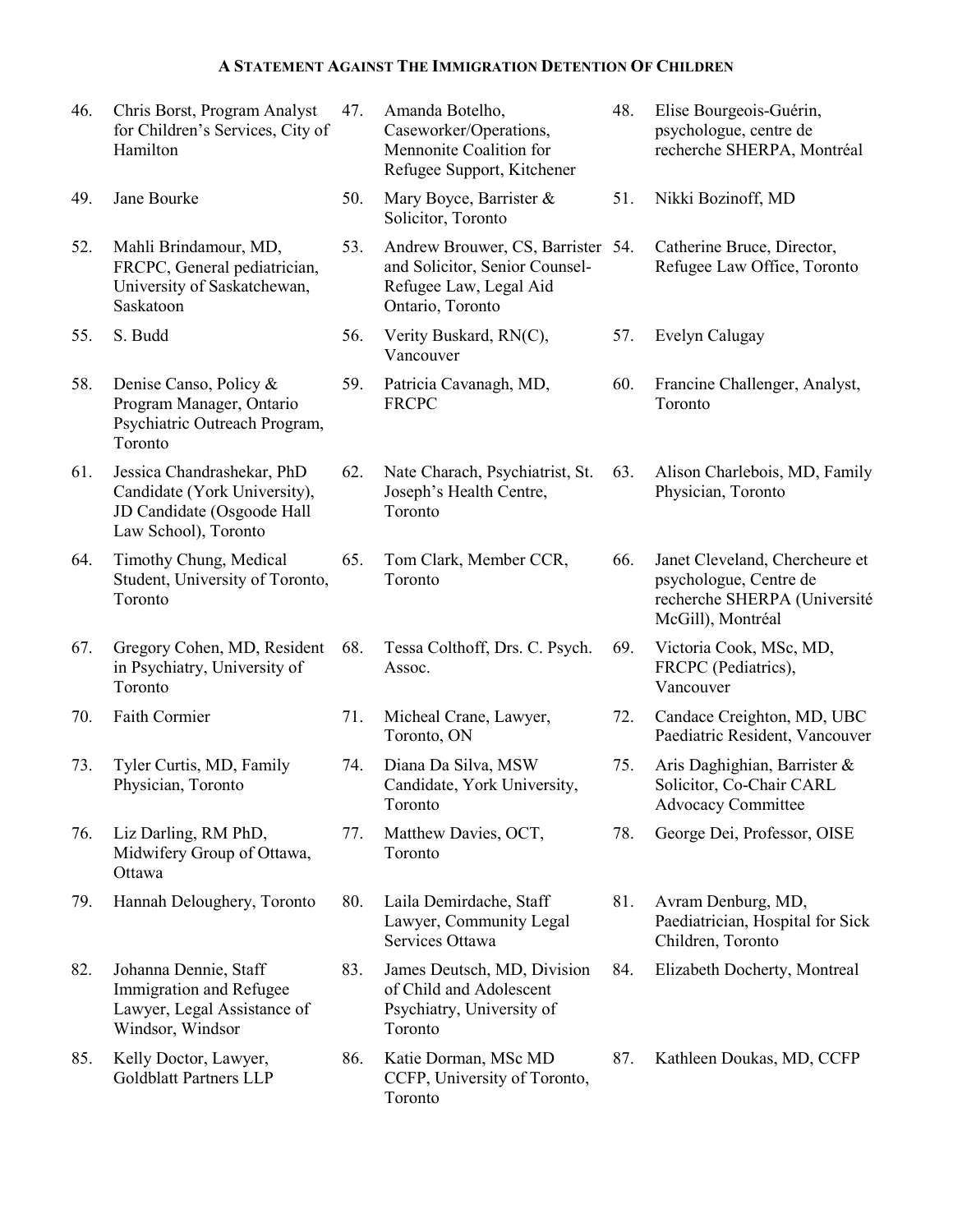| 88.  | Anna Du Vent                                                                                                                                              | 89. | Rose Dymetryszyn, MD,<br>FRCP(C)                                                                     | 90.  | Cheryl Eadie, MSW, RSW,<br>Mental Health Social Worker,<br>Inner City Family Health<br>Team, Toronto        |
|------|-----------------------------------------------------------------------------------------------------------------------------------------------------------|-----|------------------------------------------------------------------------------------------------------|------|-------------------------------------------------------------------------------------------------------------|
| 91.  | Anne Egger, Nurse<br>Practitioner, Toronto                                                                                                                | 92. | Nadia El Ghandouri, Lawyer,<br>Quebec City                                                           | 93.  | Kent Elson                                                                                                  |
| 94.  | Gail Erlick Robinson MD,<br><b>FRCPC</b>                                                                                                                  | 95. | Marie Eykel, comédienne et<br>animatrice, Montréal                                                   | 96.  | Alison Eyre                                                                                                 |
| 97.  | Gabriel Fabreau MD, MPH,<br>FRCPC, Clinical Assistant<br>Professor, General Internal<br>Medicine, Cumming School of<br>Medicine, University of<br>Calgary | 98. | David Fancy, PhD                                                                                     | 99.  | Jerome Fanmi Olorunpomi                                                                                     |
|      | 100. Mike Fazio, MD, Vancouver,<br>BC                                                                                                                     |     | 101. Carole Fiore, avocate en<br>immigration, Montreal                                               |      | 102. Sarah Follett, MD, Sherbourne<br>Health Centre, Toronto                                                |
|      | 103. Conchita Fonseca, MD, CFPC-<br>EM, Ottawa                                                                                                            |     | 104. Lana Frado, Executive<br>Director, Sound Times Support<br>Services                              |      | 105. R.A. Frager, Associate Prof.,<br>History Department, McMaster<br>University                            |
|      | 106. Michelle Fraser, MD, CCFP<br>Peterborough, ON                                                                                                        |     | 107. Suleiman Furmli, MD                                                                             |      | 108. Gerald F. Gabriel, Lay Pastoral<br>Associate, RC Diocese of<br>Charlottetown, Charlottetown<br>PEI     |
|      | 109. Amy Gajaria, MD, Psychiatry<br>resident, Child and Adolescent<br>Psychiatry, University of<br>Toronto                                                |     | 110. Miriam Garfinkle, MD,<br>Toronto                                                                |      | 111. Denise Gastaldo, associate<br>professor, University of<br>Toronto, Toronto                             |
|      | 112. Melinda Gayda, Lawyer,<br>Refugee Law Office, Legal Aid<br>Ontario, Toronto                                                                          |     | 113. Sharon Gazeley, MD, FCFP,<br>Family Physician, Toronto                                          |      | 114. Nir Gepner, Staff Lawyer,<br>Willowdale Community Legal<br>Services                                    |
|      | 115. Marcy Gerstein                                                                                                                                       |     | 116. David Gifuni, medical student,<br>Western University, London                                    |      | 117. James Gildiner, Barrister and<br>Solicitor, Toronto                                                    |
|      | 118. Avvy Go, lawyer                                                                                                                                      |     | 119. Ritika Goel, MD, MPH, CCFP,<br>Family Physician and Lecturer,<br>University of Toronto, Toronto | 120. | Tyler Goettl, Barrister $\&$<br>Solicitor, Toronto                                                          |
|      | 121. Luin Goldring, Professor of<br>Sociology, York University                                                                                            |     | 122. Brydon Gombay, Ed. D.,<br><b>Retired Community</b><br>Psychologist, Toronto                     |      | 123. Daniel Gorman, MD, Child and<br>Adolescent Psychiatrist, The<br>Hospital for Sick Children,<br>Toronto |
|      | 124. John Graham-Pole, Emeritus<br>Professor of Pediatrics                                                                                                |     | 125. Daniela Graziano, MSc,<br>Women's College Hospital,<br>Toronto                                  |      | 126. Mia Grillakis, Registered Nurse<br>OIIQ, Montreal                                                      |
| 127. | Hanna Gros, Senior Fellow at<br>the International Human Rights<br>Program at the University of<br>Toronto's Faculty of Law                                |     | 128. Lara Guest, Lawyer, Toronto                                                                     |      | 129. August Guillaume, Edmonton,<br>Retired                                                                 |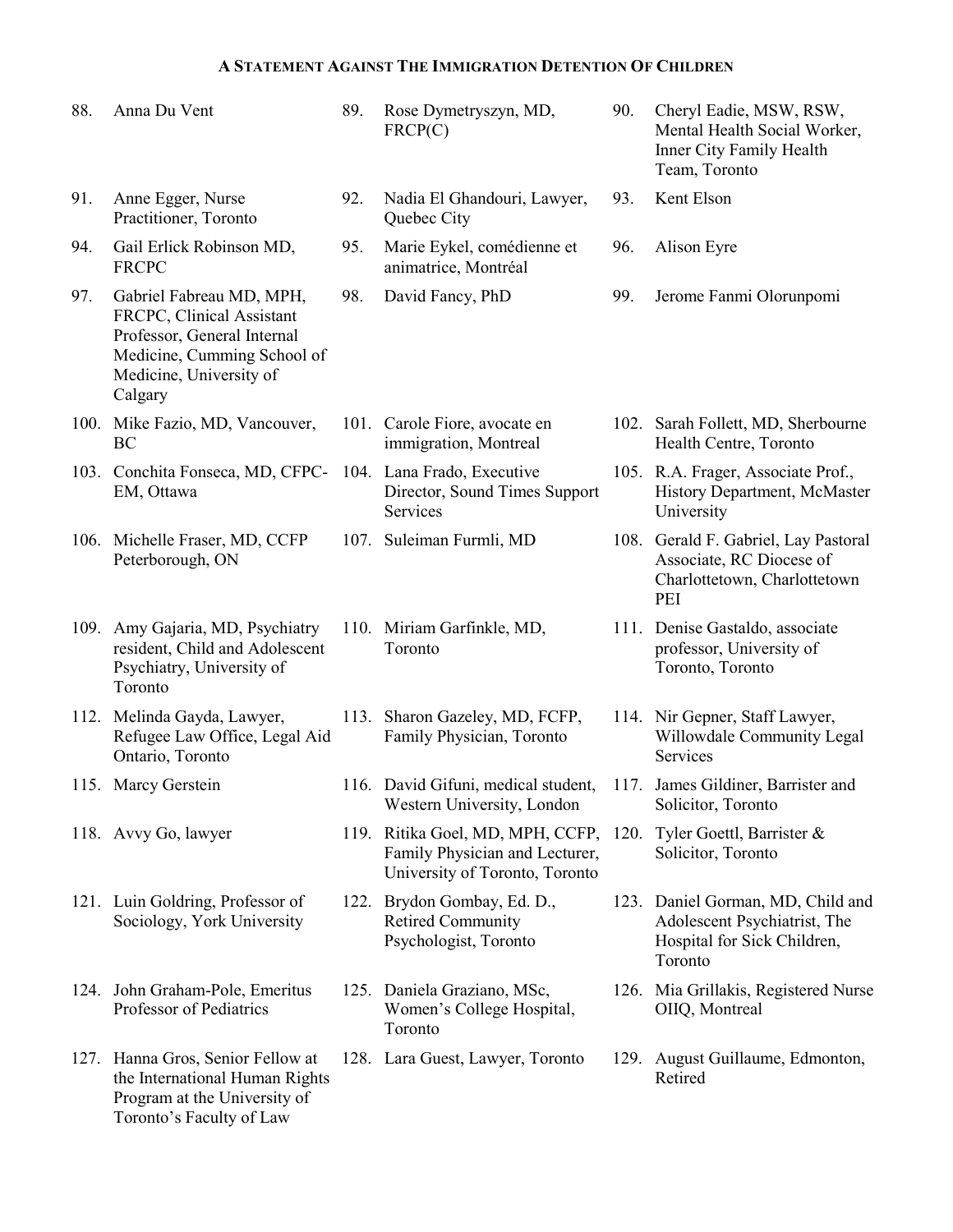|      | 130. Melini Gupta, MD, Toronto                                                                                                                                   |      | 131. Christina Gural, Lawyer,<br>Toronto                                                                                                          |      | 132. Gordon Guyatt, MD,<br>Distinguished University<br>Professor, McMaster<br>University, Hamilton       |
|------|------------------------------------------------------------------------------------------------------------------------------------------------------------------|------|---------------------------------------------------------------------------------------------------------------------------------------------------|------|----------------------------------------------------------------------------------------------------------|
|      | 133. Jaswant Guzder, MD, McGill<br>Professor of Psychiatry                                                                                                       |      | 134. Ken Harrison, MD, Reconnect<br><b>Community Health Services</b>                                                                              |      | 135. Salwa Hasan, medical student,<br>Toronto                                                            |
|      | 136. Nikki Healey, Social Worker                                                                                                                                 |      | 137. Guida Heir, Immigration and<br>Refugee Lawyer, Vancouver                                                                                     |      | 138. Helly, professeur, INRS,<br>Montréal                                                                |
|      | 139. Margaret Hennig, Kitchener                                                                                                                                  |      | 140. Ryan Herriot, MD, CCFP,<br>Family Physician and Clinical<br>Instructor, UBC Department of<br>Family Practice                                 |      | 141. Manisha Hladio, MD, Family<br>Medicine Resident, Hamilton                                           |
|      | 142. Norrie Hodge, Retired, Delta,<br><b>British Columbia</b>                                                                                                    |      | 143. Jacqueline Holiff, MD, Child & 144. Tim Holland, M.D, Halifax<br><b>Adolescent Psychiatry</b><br>Resident, University of<br>Toronto, Toronto |      |                                                                                                          |
|      | 145. Debbie Honickman, MD,<br><b>MDPAC Creemore</b>                                                                                                              |      | 146. Barb Hood, NP                                                                                                                                |      | 147. Jia Hu, MD, Toronto                                                                                 |
|      | 148. Charles Hui, MD, FRCPC,<br>Chief of Infectious Diseases,<br>Children's Hospital of Eastern<br>Ontario, Associate Professor,<br>University of Ottawa, Ottawa |      | 149. Katrina Hui, MD, Resident<br>Physician, Toronto                                                                                              |      | 150. Andrea Hunter, MD, FRCPC,<br>Associate Professor, Pediatrics,<br><b>McMaster University</b>         |
| 151. | Julia Huys, Barrister and<br>Solicitor, Street Youth Legal<br>Services, Toronto                                                                                  |      | 152. Melissa Tierney, Calgary, AB                                                                                                                 |      | 153. Stella Iriah, Barrister &<br>Solicitor, RLA Member,<br>Toronto                                      |
|      | 154. Andrew Irvine, MD, BC<br>Children's Hospital, Vancouver                                                                                                     |      | 155. Beverley Jackson, MD, CCFP,<br>Toronto                                                                                                       |      | 156. Zahra Jaffer, MB, ChB, CCFP<br>Family Physician,<br>Weeneebayko General Hospital                    |
| 157. | Annie Jaimes, MA, PhDc,<br>UQAM et CIUSSS Centre-<br>Ouest de l'Ile de Montréal,<br>Montréal                                                                     |      | 158. Martyna A. Janjua, PhD<br>candidate, Dalla Lana School<br>of Public Health, University of<br>Toronto, Toronto                                |      | 159. Brandy Jensen                                                                                       |
| 160. | Marcella Jones, Medical<br>Student, University of Toronto                                                                                                        |      | 161. Jonathon W. Jurmain                                                                                                                          |      | 162. Joyce Kalsen, Executive<br>Director, Ancaster, ON                                                   |
|      | 163. Menaka Kanendran, Refugee<br>Law Office, Toronto                                                                                                            | 164. | Sumaya Karimi, Program<br>Coordinator (Afghan Women's<br>Organization)                                                                            |      | 165. Zehra Kavame, Administrative<br>Coordinator-Action Réfugiés<br>Montréal                             |
|      | 166. Bushra Khan, MD Candidate<br>2018, McMaster University,<br>Hamilton                                                                                         |      | 167. Sumeet Khanna, MD, Toronto                                                                                                                   | 168. | Sean Kidd, Ph.D., Associate<br>Professor, University of<br>Toronto, Department of<br>Psychiatry, Toronto |
| 169. | Christopher Kitamura, MD,<br>Psychiatrist, University of<br>Toronto                                                                                              |      | 170. Dr. Linda Klapwyk, MD,<br>CCFP, FCFP Family Physician                                                                                        | 171. | Diana Kljenak, MD, Ontario<br>Psychiatric Association<br>President                                       |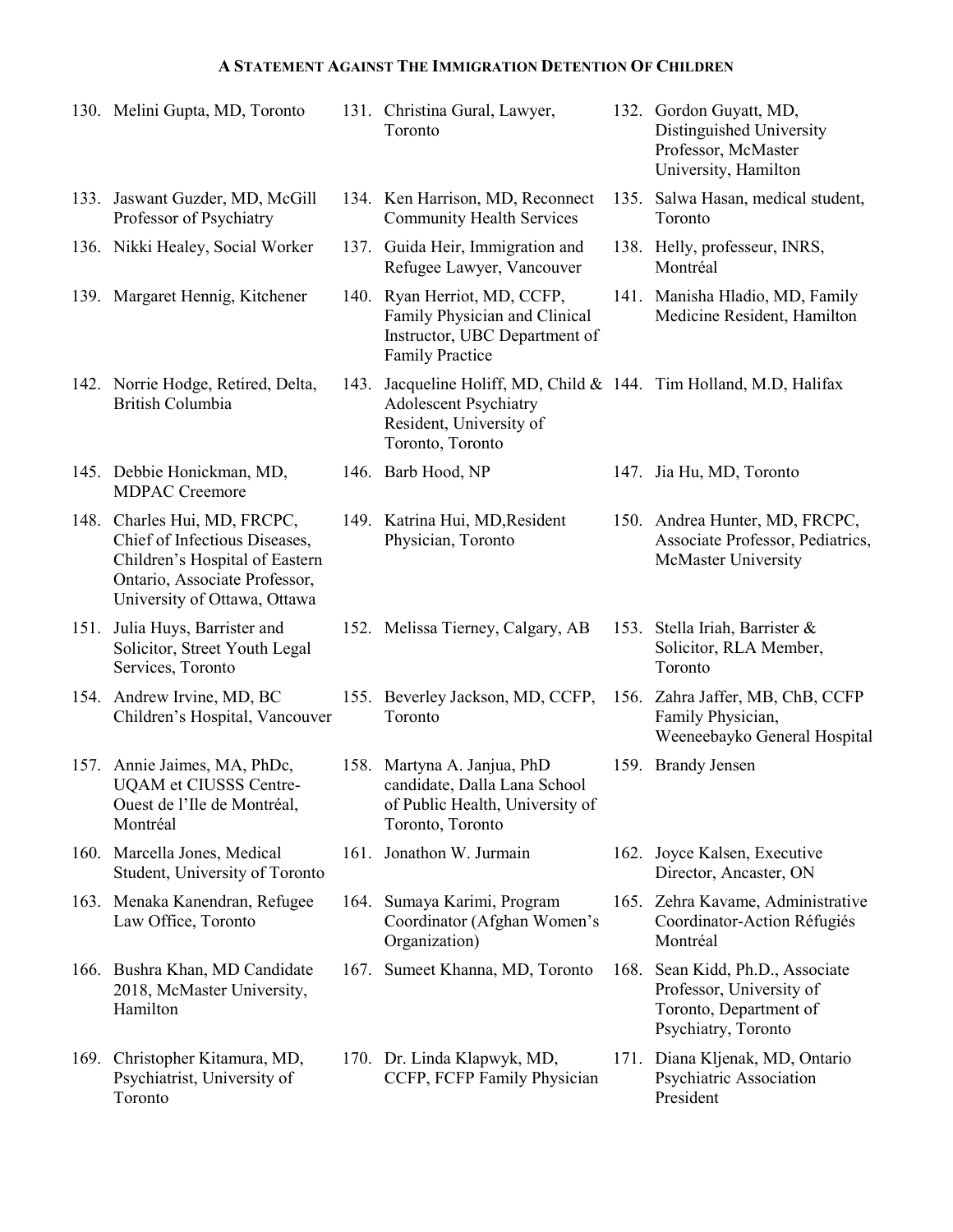|      | 172. Andrew Koch, Health Planner,<br>Unison Health & Community<br>Services                         | 173. Sophia Koukoui, chercheur<br>postdoctoral en pédopsychiatrie<br>transculturelle, Université<br>McGill, Montréal | 174. Rachel Kronick, MD, FRCPC,<br>MSc, Assistant Professor,<br>Department of Psychiatry,<br>McGill University,<br>Division of Child Psychiatry,<br>Jewish General Hospital,<br>Montreal |
|------|----------------------------------------------------------------------------------------------------|----------------------------------------------------------------------------------------------------------------------|------------------------------------------------------------------------------------------------------------------------------------------------------------------------------------------|
|      | 175. Ekta Kumar, Montreal                                                                          | 176. George Kurien, Toronto                                                                                          | 177. Sameer Kushwaha, BSc, MD<br>Candidate (2018), Toronto                                                                                                                               |
|      | 178. Cathy Lace, Lawyer, Goldblatt 179. Audrey L-Lachaîne, Stagiaire<br>Partners, Toronto          | postdoctorante SHERPA,<br>Montréal                                                                                   | 180. Janique Johnson-Lafleur,<br>Coordonnatrice de recherche,<br>Centre de recherche SHERPA,<br>Montréal, Québec                                                                         |
|      | 181. Justin Lam, Medical Student,<br>Toronto                                                       | 182. Dorothy Lander, Professor<br>Antigonish                                                                         | 183. Aria Laskin, Lawyer, Toronto                                                                                                                                                        |
|      | 184. Samara Laskin, MD, Paediatric<br>Resident Physician, BC<br>Children's Hospital, Vancouver     | 185. Jessica Leah, MD, Toronto                                                                                       | 186. Mary Jo Leddy, Order of<br>Canada                                                                                                                                                   |
|      | 187. Victoria Lee, MD, Psychiatrist,<br>Toronto                                                    | 188. Peggy Lee, Immigration<br>Lawyer, Vancouver                                                                     | 189. Janet Lee-Evoy MD,<br>Psychiatry Resident, University<br>of Toronto                                                                                                                 |
| 190. | Jaime Lefebvre, Lawyer at<br>South Ottawa Community<br>Legal Services, Ottawa                      | 191. Annick Legault, avocate,<br>Montréal                                                                            | 192. Sabine Lehr, Associate Faculty,<br>Royal Roads University,<br>Victoria                                                                                                              |
| 193. | Joel Lexchin MD, FCFP,<br>University Health Network,<br>Toronto                                    | 194. Esther Lexchin, Barrister and<br>Solicitor, Toronto                                                             | 195. Benjamin Liston, Staff Lawyer,<br>Refugee Law Office                                                                                                                                |
|      | 196. Hung-tat Lo, MD, Hong Fook<br>Mental Health Association,<br>Toronto                           | 197. Samuel Loeb, Barrister and<br>Solicitor, Toronto                                                                | 198. Clifford Luyt                                                                                                                                                                       |
|      | 199. Alex A. MacDonald, Medical<br>Student, University of Toronto,<br>Toronto                      | 200. Anousheh Machouf,<br>Psychologue, CIUSSS Centre<br>Ouest, Montréal                                              | 201. Donna MacLachlan, MD                                                                                                                                                                |
|      | 202. Ruth MacLeod, RN<br>Community Health                                                          | 203. Dr. Athena Madan, University<br>of Toronto                                                                      | 204. Julie Maggi, MD, FRCPC, St.<br>Michael's Hospital, Toronto                                                                                                                          |
|      | 205. Minoo Mahmoudi, MD,<br>FRCPC, staff psychiatrist at<br>Youthdale Treatment Centre,<br>Toronto | 206. Mayoori Malankov, student-at-<br>law, South Asian Legal Clinic<br>of Ontario                                    | 207. Roy Male, MD, Regent Park<br>Community Health Centre,<br>Toronto                                                                                                                    |
|      | 208. Arfeen Malick, MSc, MD,<br>Resident Psychiatry, University<br>of Toronto, Toronto             | 209. Lucy Manchester, MD,<br>Toronto                                                                                 | 210. Kathleen Manion, Assistant<br>Professor, School of<br>Humanitarian, Royal Roads<br>University Studies, Royal<br>Roads University                                                    |
|      | 211. Alyssa Manning, Refugee Law 212. Karen Manzo, Refugee Law                                     |                                                                                                                      | 213. Kristin Marshall, Lawyer,                                                                                                                                                           |

Office, Toronto

Office

213. Kristin Marshall, Lawyer, Toronto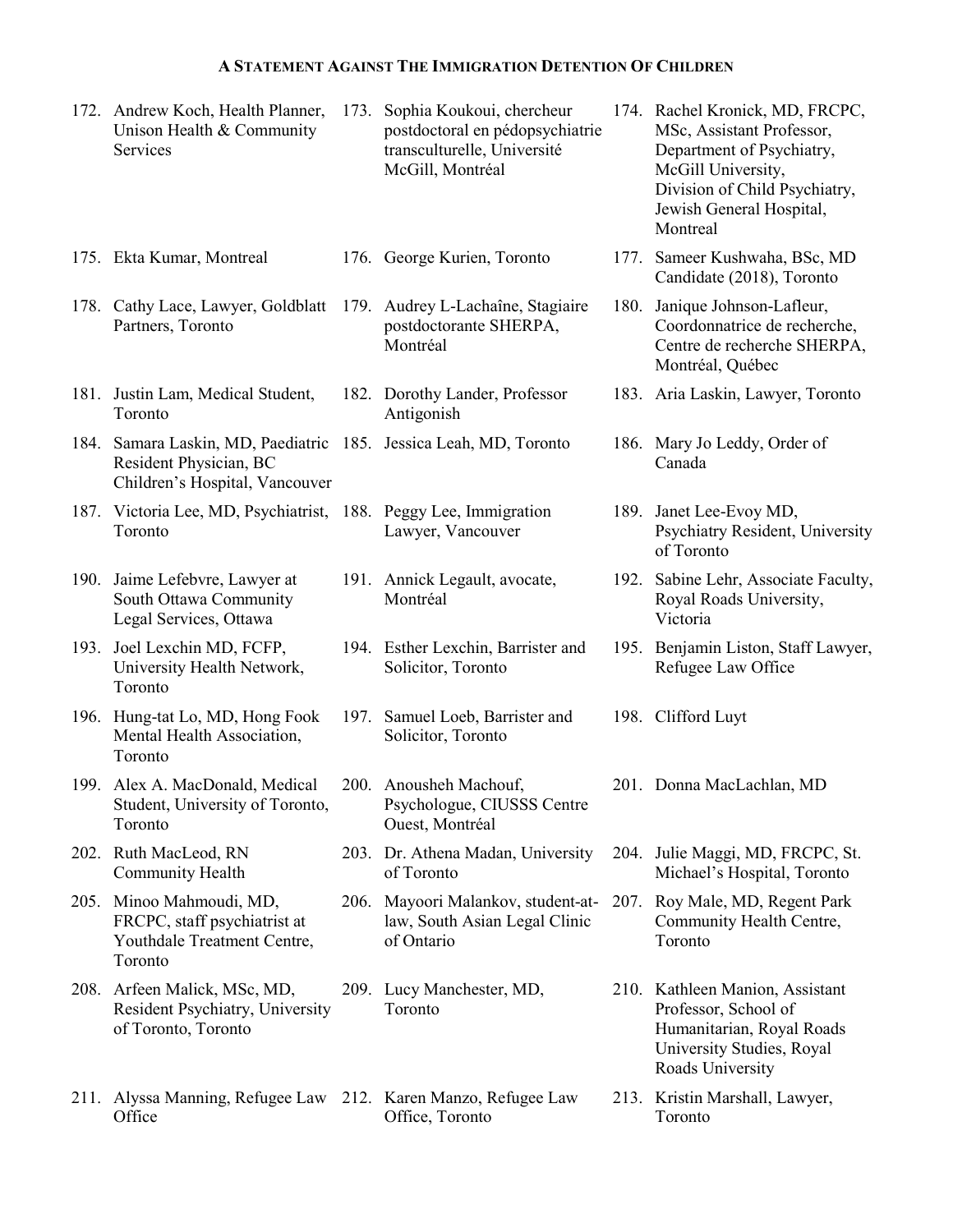214. Azad Mashari, MD, FRCPC, Anesthesiologist, Department of Anesthesia and Pain Management, Toronto General Hospital, Toronto 215. Caitlin Maxwell, Principal Lawyer, Equity Legal/Staff Lawyer, Barbra Schlifer Commemorative Clinic 216. Cornelia Mazgarean, Review Counsel in the Immigration Division at the Community and Legal Aid Services Programme, Osgoode Hall Law **School** 217. Clifford McCarten, Lawyer at McCarten Wallace Litigation, Toronto 218. Susan McGrath C.M., PhD, Professor, Centre for Refugee Studies, York University 219. Jenn McIntyre, Romero House Director, Toronto 220. Elizabeth McWeeny, CM, Former President of Canadian Council for Refugees, Thunder Bay 221. Elise Mercier, Student, Osgoode Hall Law School, Toronto 222. Colin Meyer-Macaulay MD, FRCPC, General Pediatrician and Critical Care Fellow 223. Shafiq Mohamed MD, University of Toronto Family Medicine Resident, Barrie 224. Petra Molnar, Toronto 225. Sheila Monteiro, Barrister and Solicitor, Toronto 226. Soraya Mumtaz, MD, FRCPC, 227. Alpna Munshi, MD, Toronto 228. Samer Muscati, Director of the Psychiatrist, Toronto International Human Rights Program at the University of Toronto's Faculty of Law 229. Alexandra Musten 230. Mariam Naguib, MD Candidate 231. Sideeka Narayan RN, MPH 2020 232. Kathy Nash, Nurse Practitioner, Regent Park CHC, Toronto 233. Omaira Naweed 234. Krista Nerland, Lawyer, Toronto 235. Heather Neufeld, Barrister and Solicitor 236. Adeena Niazi, Executive Director, AWO, Toronto 237. Elena Nica-Graham, MD, Psychiatrist, Toronto 238. Dr. Shelly Nixon, OACAS, Toronto 239. Oluwakemi Oduwole, Barrister 240. Catherine Oliver, MD, Family & Solicitor, Toronto Physician, Toronto 241. Feyisayo Oni, Immigration Law Division Leader at CLASP, Toronto 242. Jeremy Opolsky, Lawyer, Toronto 243. Joanne Opsteen, PHC-NP, Toronto, Ontario 244. Guylaine Ouimette, présidente - Ordre des travailleurs sociaux et des thérapeutes conjugaux et familiaux du Québec 245. Oscar E. Palma, Barrister & Solicitor, Ottawa, ON 246. Crystal Pang, chiropodist, EECH, Toronto 247. Anne-Claire Pâquet-De Varennes, fellow en pédiatrie sociale à l'Hôpital de Montréal pour Enfants, Montréal 248. Rosalinda Paredes, Community 249. Olivia Parkes, MSW, RSW, Legal Worker Toronto 250. Nick Parle 251. Sabrina Pascoe, Toronto 252. Llijah Pearce, Registered Nurse at St. Michael's Hospital, Toronto 253. Madison Pearlman, Law Student, Winnipeg 254. Jeanette Pedersen, Calgary 255. N. Perez, MD, Toronto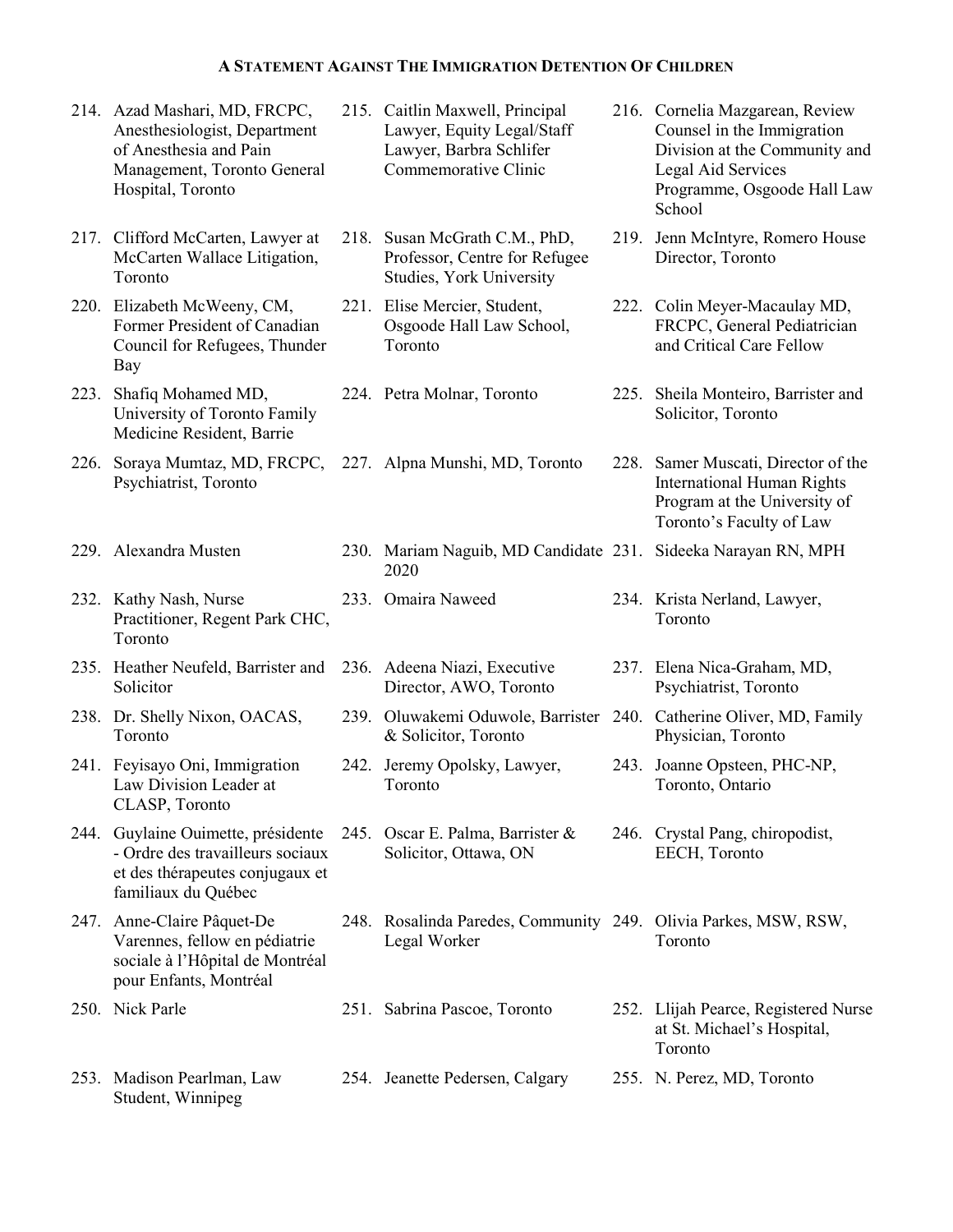- 256. Chelsea Peterdy, Barrister and Solicitor, Refugee Law Office, Legal Aid Ontario
- 259. Emma Preston, BSc, PhD, MDCM, Family Medicine Resident, Vancouver
- 262. Ashley Raeside, Medical Student, University of Toronto
- 265. Nicolas Ranger Avocat Bureau des services juridiques intégrés d'Ottawa - Aide juridique Ontario
- 268. Danyaal Raza, MD MPH CCFP, Family Physician, Toronto
- 271. Allison Rhoades, Barrister and Solicitor, Refugee Law Office
- 274. Myanca Rodrigues, Medical Student, Toronto
- 277. Daniel Rosenbaum, MD, Resident, Department of Psychiatry, University of Toronto
- 280. Geraldine Sadoway, Barrister & Solicitor, Toronto
- 283. Leigh Salsberg, Lawyer, Toronto
- 286. Marie Serdynska, Coordinator, Sociocultural Consultation and Interpretation Services
- 289. Omid Shearkhani, HBSc, Medical Student, University of Toronto, Toronto
- 292. Ivan Silver, MD, Professor, Department of Psychiatry, University of Toronto
- 295. Joan Simalchik, Professor and Director, Women and Gender Studies, University of Toronto Mississauga
- 257. Norbert Piché, Directeur national du Service jésuite des réfugiés, Montréal
- 260. Anna Purkey, Assistant Professor, Legal Studies, St. Jerome's University, Waterloo
- 263. Howard Ramos, Professor of Sociology, Dalhousie University, Halifax
- 266. Meb Rashid, MD, CCFP, Toronto
- 269. Sarah Reaburn, RN (C), Vancouver, Coast Salish **Territories**
- 272. Michael Richardson, Family Physician, Toronto
- 275. Lyn Rondeau, MSW, RSW, Vancouver
- 278. Cécile Rousseau Professeur Université McGill, Montréal
- 281. Najib Safieddine, MD, Thoracic Surgeon, Assistant Professor, University of Toronto
- 284. Deanna Santos, Lawyer, Markham, Ontario
- 287. Silvia Serpas, MSW Candidate, 288. Ashley Sharpe, RN, PHC, Kitchener
- 290. Hasan Sheikh, MD, Emergency 291. Alexandra Shelley, Lawyer, Medicine, Toronto
- 
- 296. Anne Smart Educator, JGH Child Psychiatry, Montreal
- 258. Cassandra Porter, Lawyer, Goldblatt Partners LLP, Toronto
- 261. Debbie Rachlis, Lawyer, Lorne Waldman Professional Corporation, Toronto
- 264. Katherine Ramsey, Barrister & Solicitor, Refugee Law Office, Toronto
- 267. Paula Ravitz MD, Associate Professor of Psychiatry, University of Toronto
- 270. Vanessa Redditt, MD, CCFP, Family Physician, Toronto
- 273. Marie-Lyne Roc, travailleuse sociale, Chargée d'affaires professionnelles, OTSTCFQ, Montréal
- 276. Matthew Roorda, PhD, PEng, Professor of Civil Engineering, University of Toronto
- 279. Jennifer Ryan, Barrister and Solicitor, Toronto
- 282. Giselle Salinas, Lawyer at Salinas Law, Toronto
- 285. Macdonald Scott, Regulated Canadian Immigration Consultant Carranza LLP
	- Halifax
	- Toronto
- 293. Dr. Stephanie J. Silverman 294. Aaron Silverman, MD, University of Toronto
	- 297. Brenna Sobanski, Refugee Settlement Worker, Romero House, Toronto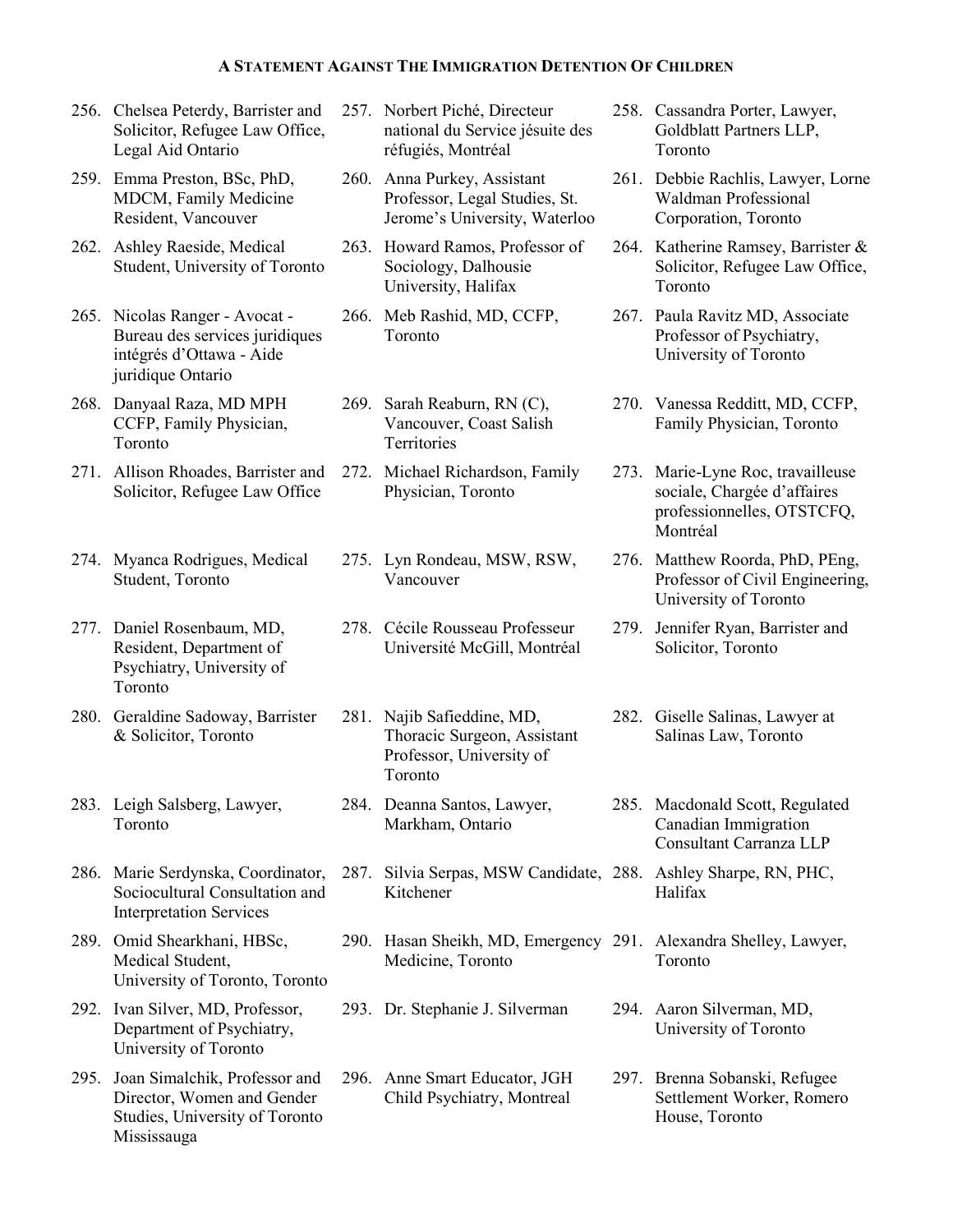|      | 298. Melanie Spence, RN, Toronto                                                                                  | 299. Arianne St Jacques, MD<br>Resident in Child & Adolescent<br>Psychiatry, University of<br>Toronto                 | 300. Debra Stein, MD, FRCPC<br>Child and Adolescent<br>Psychiatrist, Hincks Dellcrest<br>Centre, Toronto |
|------|-------------------------------------------------------------------------------------------------------------------|-----------------------------------------------------------------------------------------------------------------------|----------------------------------------------------------------------------------------------------------|
|      | 301. Jim Sugiyama, MD                                                                                             | 302. Michelle Sultan, MD,<br>Mississauga                                                                              | 303. Anjum Sultana, MPH, public<br>health professional                                                   |
|      | 304. Nadiya Sunderji, MD MPH<br>FRCPC, Assistant Professor,<br>Department of Psychiatry,<br>University of Toronto | 305. Alia Sunderji, MD, Pediatrics<br>Resident, University of Toronto                                                 | 306. Zafir Syed                                                                                          |
|      | 307. Me Suzanne Taffot, Lawyer,<br>Montreal                                                                       | 308. Sherry Telford                                                                                                   | 309. Pierre-Andre Theriault,<br>Barrister and Solicitor, Toronto                                         |
|      | 310. Mary Thibodeau, Student-at-<br>Law, Toronto                                                                  | 311. Karina Thompson, Barrister &<br>Solicitor, Toronto                                                               | 312. Mara Tietzen, MD, Vancouver                                                                         |
|      | 313. Susan Tilley, Professor, Brock<br>University St. Catharines                                                  | 314. Biljana Vasilevska, Research<br>Coordinator, McMaster<br>University, Hamilton ON                                 | 315. Ketan Vegda, MD, Psychiatrist,<br>Centre for Addiction and<br>Mental Health                         |
|      | 316. Francisco Villegas, Assistant<br>Professor, Kalamazoo College,<br>Kalamazoo, Michigan                        | 317. Alan Wai, MD, Toronto                                                                                            | 318. Simon Wallace, Lawyer,<br>Toronto                                                                   |
|      | 319. Annie Wang, Medical Student,<br>University of Toronto, Toronto                                               | 320. Nastasia Wasilewski, Medical<br>Student, University of Toronto,<br>Toronto                                       | 321. Priya Watson, MD, Child &<br>Adolescent Psychiatrist,<br>Toronto                                    |
| 322. | Ashley Wazana, MD, Child<br>Psychiatrist, McGill University,<br>Montreal                                          | 323. Richard Wazana, Lawyer,<br>Toronto                                                                               | 324. Madeleine Wazana, Toronto                                                                           |
| 325. | Jacqueline Weiss, MD, Child<br>Psychiatrist, Youthdale<br>Treatment Centre, Toronto                               | 326. Don Wells, PhD, Professor<br>Emeritus, Labour Studies and<br>Political Science, McMaster<br>University, Hamilton | 327. Russ Weninger, Lawyer,<br>Calgary                                                                   |
|      | 328. Sheila Wijayasinghe, MD,<br>CCFP Family Physician and<br>Lecturer, University of Toronto                     | 329. Virginia Wilson, Community<br>Legal Worker, Refugee Law<br>Office                                                | 330. Robyn Winterbottom, MD.<br>Resident in Psychiatry,<br>University of Toronto                         |
|      | 331. Mieszko J. Włodarczyk,<br>Barrister & Solicitor, CLA,<br>RLA, CARL, Toronto                                  | 332. Mandy Wojcik, Lawyer,<br>Toronto                                                                                 | 333. Angela Wong, Staff Lawyer at<br>Metro Toronto Chinese &<br>Southeast Asian Legal Clinic,<br>Toronto |
|      | 334. Susan Woolhouse, Family<br>Physician, Toronto                                                                | 335. Vanessa Wright, NP-PHC,<br>Toronto                                                                               | 336. Edward Xie MD, Toronto                                                                              |
|      | 337. Sarah Yachison, PhD<br>Candidate, Toronto                                                                    | 338. Mary Yang, MD, University of 339. Joyce Yedid, Attorney,<br>Toronto                                              | Montreal                                                                                                 |
|      | 340. Judy Young Drache, ret'd<br>public servant, Ottawa                                                           | 341. Farzana Yusuf, Community<br>health Worker, Toronto                                                               | 342. Marcia Zemans, MD, FRCPC,<br>Child and Adolescent<br>Psychiatrist, Centre for                       |

Addiction and Mental Health, Assistant Professor, University of Toronto, Toronto